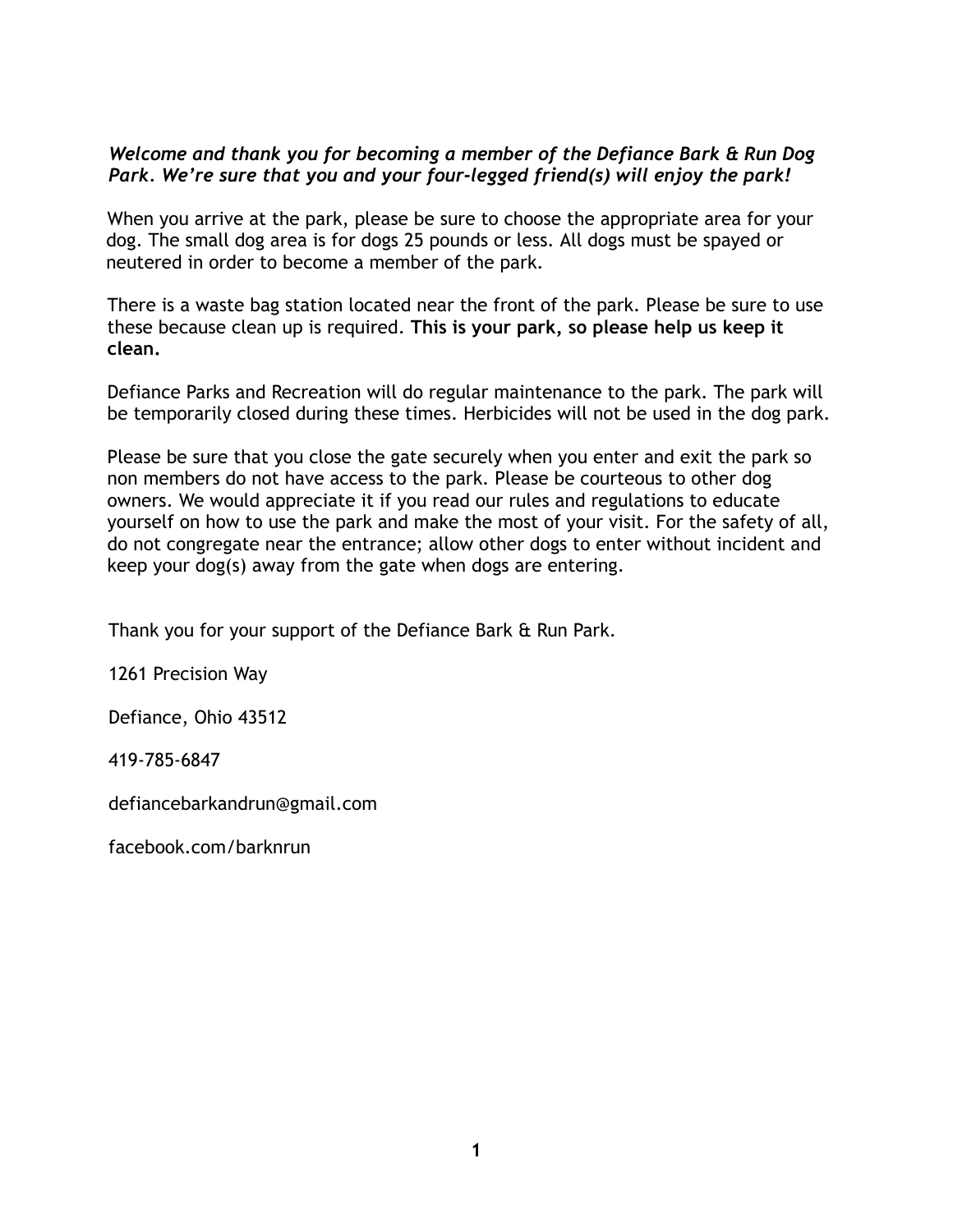## **Rules and Regulations**

- *1. Hours are from sunrise to sunset*
- *2. Dogs MUST be current on DHPP, Bordetella and Rabies vaccinations.*
- *3. Dogs MUST have a valid dog license.*
- *4. Dogs MUST display current rabies tag and dog license on their collars when in the dog park.*
- *5. Absolutely no aggressive dogs allowed in the dog park. Dogs must be leashed and removed immediately at first sign of aggression.*
- *6. Dogs under 6 months are not permitted.*
- *7. All dogs MUST be spayed/neutered.*
- *8. No children age 12 and under are permitted in the dog park. All children ages 13 - 17 MUST be accompanied and supervised by an adult member.*
- *9. No other animals may be brought into the dog park.*
- *10. Only two dogs per adult member allowed in the park at one time.*
- *11. For the safety of the dogs, choke, prong, pinch and spike collars are strictly prohibited.*
- *12. Dogs MUST be leashed when entering and exiting the dog park.*
- *13. Once your dog has entered the dog park it must be off-leash.*
- *14. All off-leash dogs MUST be in view of and under voice control of their owners*
- *15. Dog owners MUST keep a leash on them at all times.*
- *16. Food of any kind is prohibited in the dog park.*
- *17. Smoking is strictly prohibited in the dog park.*
- *18. Digging is not allowed but if your dog does dig please fill the hole promptly.*
- *19. Owners MUST promptly pick up their dog's feces. Please use your own bags or bags provided and dispose of them in designated receptacles.*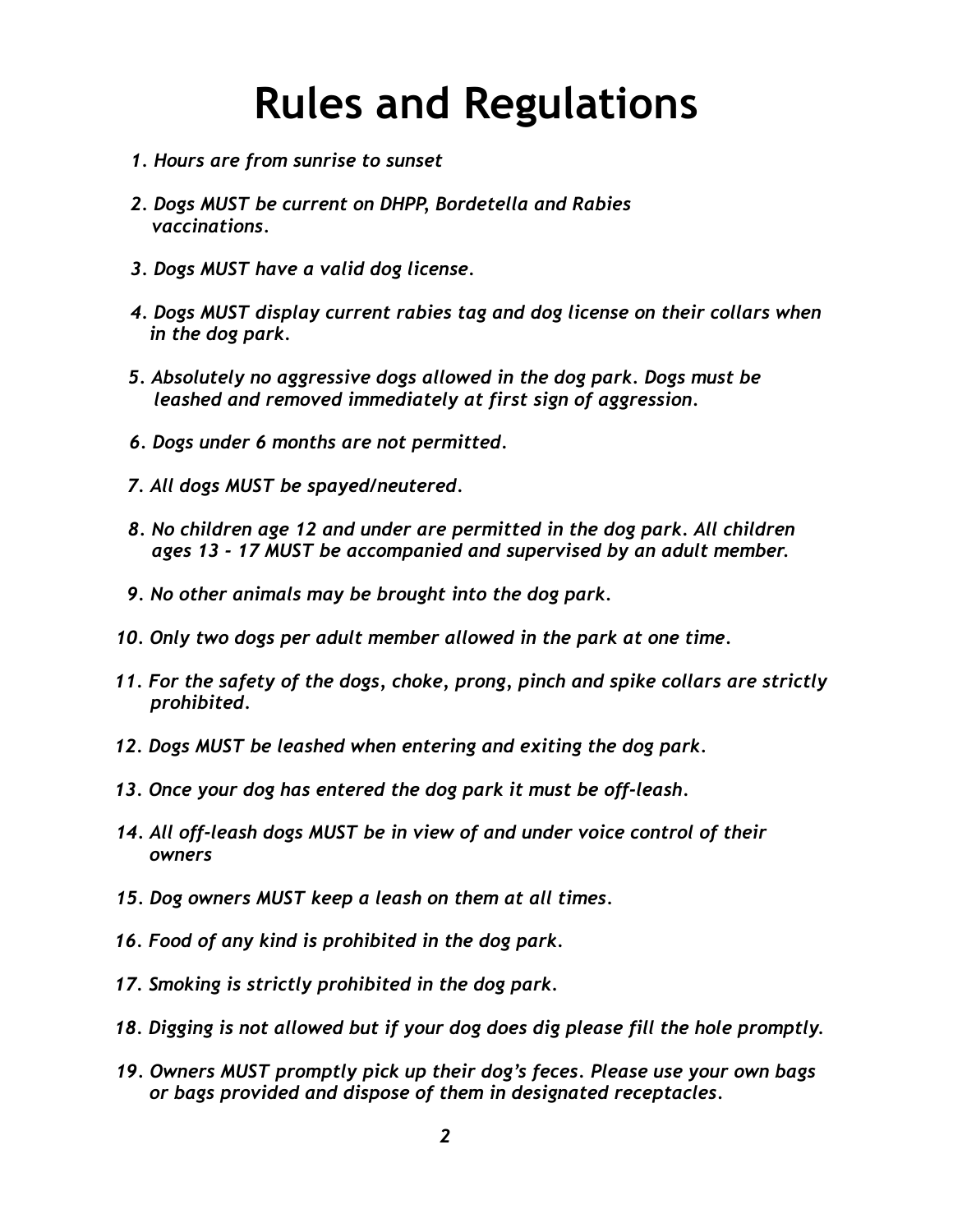*THE BARK'N RUNNERS RESERVE THE RIGHT TO CLOSE THE PARK DUE TO ADVERSE CONDITIONS. REASON WILL BE POSTED AT SITE AND FACEBOOK PAGE.*

**USE OF THE DEFIANCE BARK & RUN DOG PARK IS AT YOUR OWN RISK! DOG OWNERS ARE RESPONSIBLE FOR THE ACTIONS AND BEHAVIOR OF THEIR DOGS AT ALL TIMES!**

**THE DEFIANCE BARK'N RUNNERS WILL PRACTICE A NO-TOLERANCE POLICY. IF YOU ARE FOUND TO BE BREAKING ANY OF THE DOG PARK RULES YOU WILL LOSE YOUR MEMBERSHIP.**

**THE DEFIANCE BARK & RUN DOG PARK WILL BE ROUTINELY MONITERED.**

**PLEASE CALL 911 IN CASE OF AN EMERGENCY.**

**REPORT ANY SUSPICOUS BEHAVIOR OR ACTIVITIES AT THE DOG PARK TO THE DEFIANCE CITY POLICE DEPARTMENT. 419-784-5050**

# **Park Membership**

**A 4 digit code is required for you to enter the park.**

**Memberships can be dropped off at:** The Defiance Development and Visitors Bureau 325 Clinton St. Defiance, Oh 43512

**Any questions about the dog park can be answered through email at [defiancebarkandrun@gmail.com](mailto:defiancebarkandrun@gmail.com) or by phone 419-785-6847. The Visitors Bureau will not be able to answer any questions.**

#### **Or purchased online at:**

*www.defiancebarkandrun.com*

Please do not allow others to enter the dog park that do not have a membership. *We would like to remind you that memberships are not transferable to any other dog owner.* The membership helps ensure that all registered dogs are up-to-date on vaccinations. We expect you to update your vaccinations when they are due. It is your responsibility to send with each renewal yearly.

*You must re-register each year to ensure that your membership works. Be sure your dog's records are up to date and bring them with you. You cannot re-register without proof of vaccinations or a current dog license.*